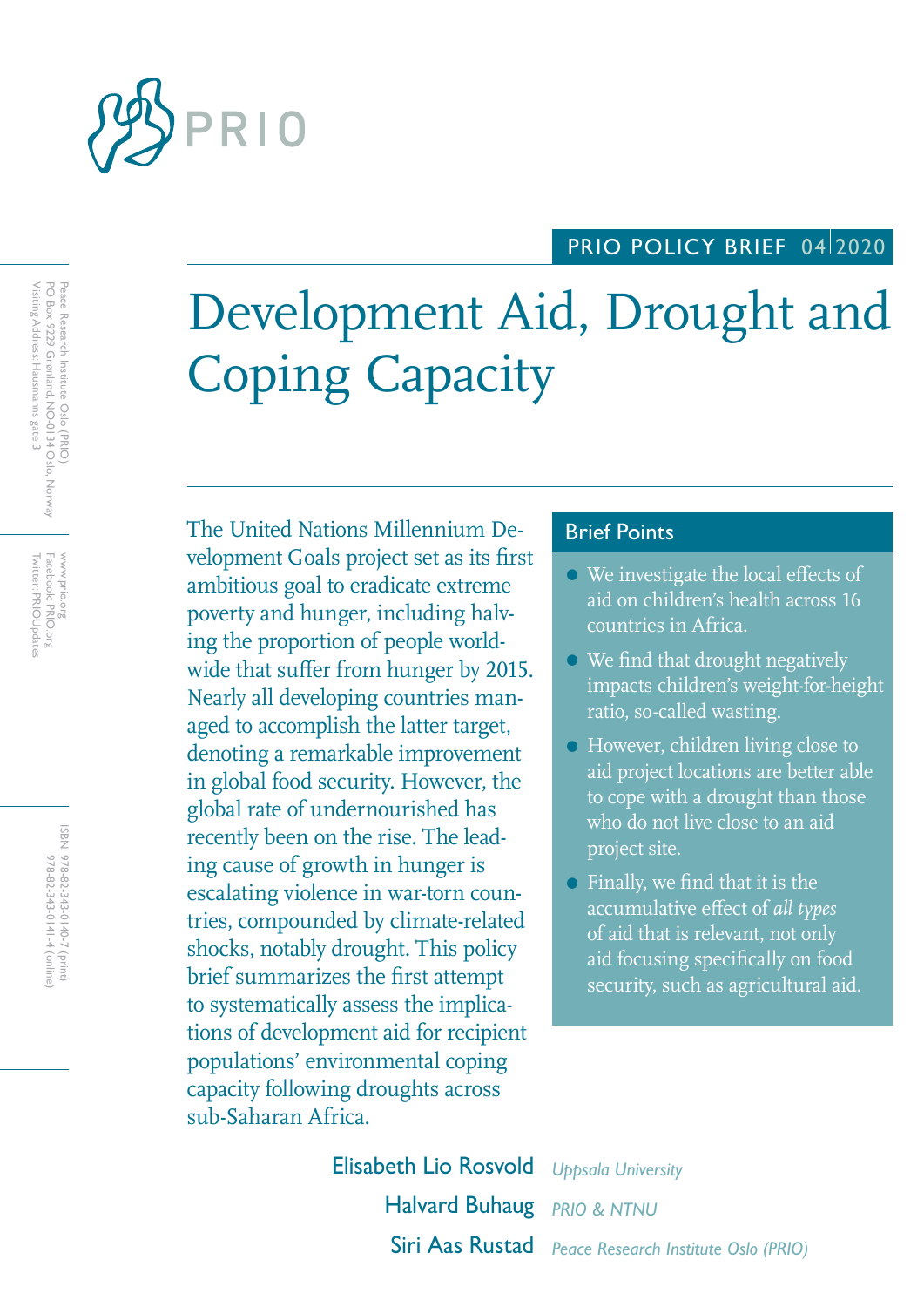#### **Drivers of Child Malnutrition**

A common way to measure a society's environmental coping capacity – or resilience – is to assess local health indicators, such as infant mortality rates and child nutrition levels. There are different measures for undernutrition, depending on whether the undernutrition is a result of acute or long-term factors. As we are interested in the (immediate) effect of a drought on child nutrition, we rely on the weight-forheight ratio, so-called wasting, for children below the age of five. This is a measure of acute malnutrition where children's weight for height is compared to a reference population provided by the US National Centre for Health Statistics and adopted by the World Health Organization (WHO).

High rates of malnutrition are closely related to armed conflict, and food crises are often especially acute when conflict overlaps with natural hazards. The FAO has concluded that the recent deterioration in global food security is due to the compound and interacting effects of escalating conflicts, climate-related shocks, and stagnating economies.<sup>1</sup> However, drought and other forms of extreme weather events can severely threaten food security also in the absence of political turmoil, especially where food provision and income are dependent on local agriculture, where food and trade markets are inefficient, and where infrastructure is poorly developed.

Existing research on child wasting finds that rainfall variability and drought impact levels of undernutrition. However, this finding derives from single-country studies, making it difficult to draw inferences beyond the specific countries that have been studied. In our study, we thus first have to establish that drought negatively impacts children's nutritional status across our sample. An estimation of the average effect of drought severity on wasting in among 138,103 children, whose mothers took part in a Demographic and Health Survey (DHS), reveals that there is a statistically significant association between recent drought exposure and child wasting. More severe droughts are linked to lower weight-for-height scores, and we can conclude that a drought has negative health effects for affected populations.

Figure 1 shows the magnitude of the different determinants of children's undernutrition that we include in our first model. The coefficients



Figure 1: Determinants of under-5 wasting based on our models

show how much a one-step increase in each factor changes the expected wasting (WHZ score) level. Negative influences are found to the left of the orange line, and positive to the right. The drought coefficient is negative, meaning that children exposed to drought have a lower WHZ-score. This means that these children are more undernourished than those not exposed to drought. The magnitude of the effect is however modest compared to children's age and the type of climate they reside in. The risk of wasting is highest among children living in arid areas, whereas temperate climate is associated with a lower prevalence of undernourishment compared to those living in tropical areas. We also see that child wasting risk peaks between the ages of 1 and 2 years old, while the youngest children, most of whom benefit from breastfeeding, are the least likely to be undernourished. Finally, the figure also confirms that mothers' education levels matter: the more educated the mothers, the less wasted their children.

#### **Health Benefits of Aid**

Most of the literature on aid effectiveness investigates how (development) aid impacts overall development levels by assessing macroeconomic outputs such as GDP per capita. The verdict is often that aid fails to show up as increased country-level growth in recipient countries.

However, looking at specific aid projects, we see that they often target particular sectors in distinct parts of the recipient country. This means that country-aggregated statistics may be poorly suited to evaluate progress, and analyses that explore within-country variation in aid impacts provide more encouraging results. For healthspecific aid, for instance, the results are generally positive, and health aid has been found to reduce infant mortality rates, improve child nutritional status, improve maternal health, and reduce HIV-prevalence.

Aid inflows both directly and indirectly



Figure 2: National, local and household determinants of undernutrition are all influenced by development aid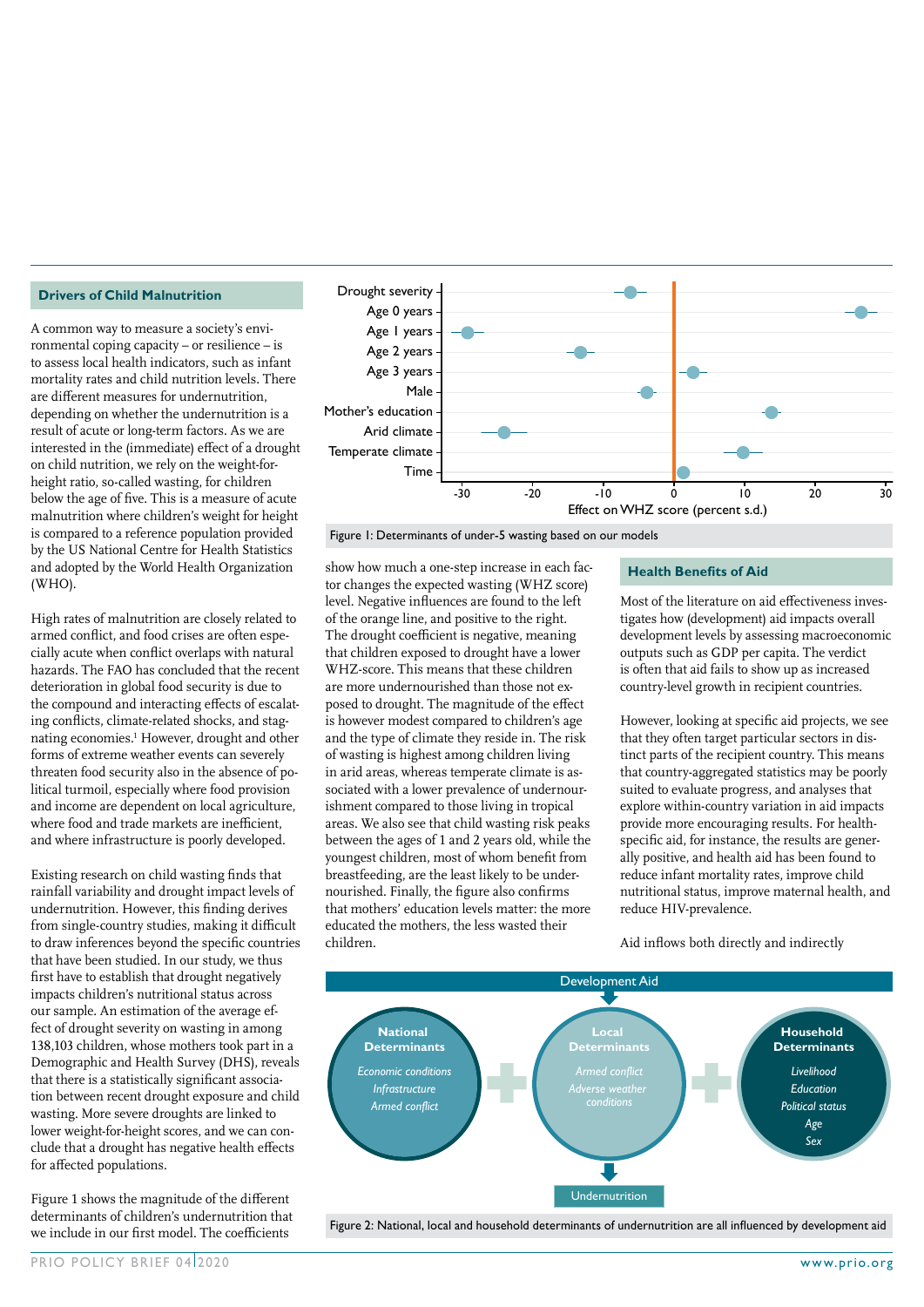

#### Figure 3: Sequencing of variables

influence recipient populations and ripple effects can consequently be expected across sectors. For instance, education aid can also have positive effects for health outcomes in the local community. Likewise, general aid can have positive *specific* outcomes. Positive effects of general aid have been found for locallevel economic growth in Malawi and infant level mortality in Nigeria. As food security is closely linked to development, there is reason to anticipate that aid projects that facilitate local economic growth also reduce the rates of undernutrition in a recipient population, even if the macrolevel effectiveness of development aid may be questioned.

#### **Does Aid Offset the Negative Effects of Drought?**

Having established that drought negatively affects children's nutrition, the main question is whether development aid projects could mitigate the effect of subsequent drought on local



child wasting. Figure 3 illustrates the sequencing of the events.

To assess the effect of official development assistance on recipient populations' vulnerability to climatic extremes, we construct a comprehensive georeferenced dataset of individual respondents across sub-Saharan Africa. Our dataset contains information on 138,103 rural children from 32 georeferenced DHS household surveys in 16 sub-Saharan African countries, surveyed between 2001 and 2016. Knowing the locations of the DHS-respondents, we combine this with information on precipitation – more specifically, the absence of  $it - to$  identify the respondents who had been exposed to a drought somewhere in the 12 months prior to the survey. Then, we identify which of these respondents lived within 50 km of a location where an aid project had started up to three years prior to the drought. Importantly, all aid projects have to have begun before the drought in order to rule out that it is the drought that attracted the specific aid

> Mild drought Moderate drought Severe drought Extreme drought

project. Figure 4 maps the distribution of aid projects, drought exposure and child undernutrition across the countries in our sample.

Aid is not distributed at random, meaning that some areas are more likely to receive aid than others. This means that assessing aid outcomes based on a direct comparison between those that receive aid and those who do not would result in distorted estimates. We therefore use a method called coarsened-exact matching (CEM), which ensures that we only compare outcomes (child wasting) between children living in areas that have a similar likelihood of receiving aid in the first place.

Using this method, we do not find past aid to have an effect on nutritional status among children under normal weather conditions (i.e. when there is no drought). However, we do find a positive effect of aid projects among children who are exposed to drought. Figure 5 illustrates this difference. The coefficient indicating that there was a drought is on the right side of the vertical line, meaning that the children living close to aid project locations are better able to cope with a drought than those who do not live close to an aid project site but who also experience drought. The coefficient for "normal conditions" is on the other hand close to zero, and its confidence band (the horizontal line) crosses the vertical line. This means that there is no discernible effect of aid on children's undernutrition in the absence of a drought.

We also find that the youngest children – who normally suffer least from undernutrition because they are breastfed – no longer perform "better" than the older children in the face of



Figure 4: Maps showing the prevalence of (A) aid projects, (B) droughts and (C) child wasting across the countries included in our sample